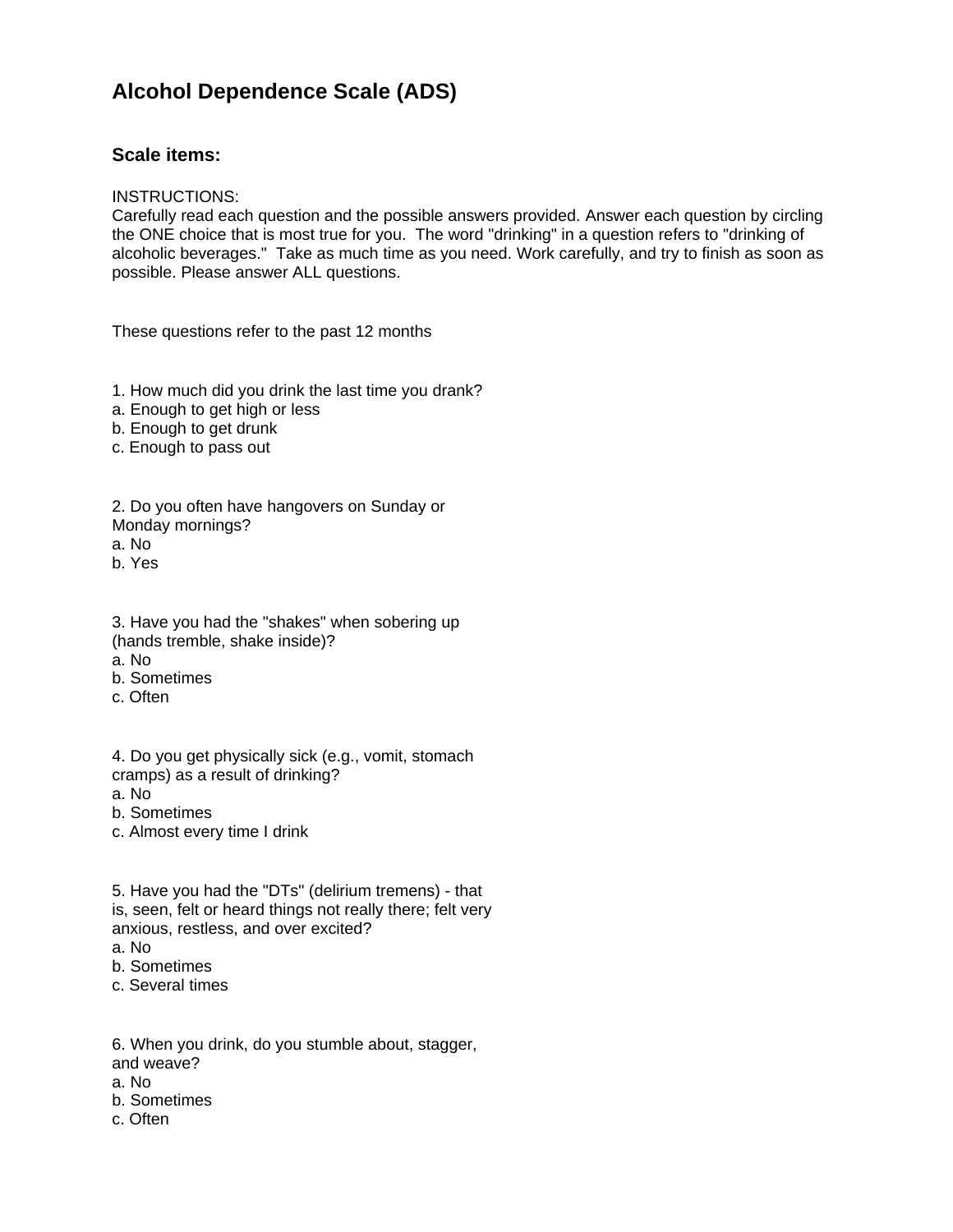7. As a result of drinking, have you felt overly hot and sweaty (feverish)

a. No

b. Once

c. Several times

8. As a result of drinking, have you seen things that were not really there?

a. No

b. Once

c. Several times

9. Do you panic because you fear you may not have a drink when you need it? a. No

b. Yes

10. Have you had blackouts ("loss of memory" without passing out) as a result of drinking?

a. No, never

b. Sometimes

c. Often

d. Almost every time I drink

11. Do you carry a bottle with you or keep one close

at hand?

a. No

b. Some of the time

c. Most of the time

12. After a period of abstinence (not drinking), do you end up drinking heavily again?

a. No

b. Sometimes

c. Almost every time I drink

13. In the past 12 months, have you passed out as a result of drinking?

a. No

b. Once

c. More than once

14. Have you had a convulsion (fit) following a period of drinking?

a. No

- b. Yes
- c. Several times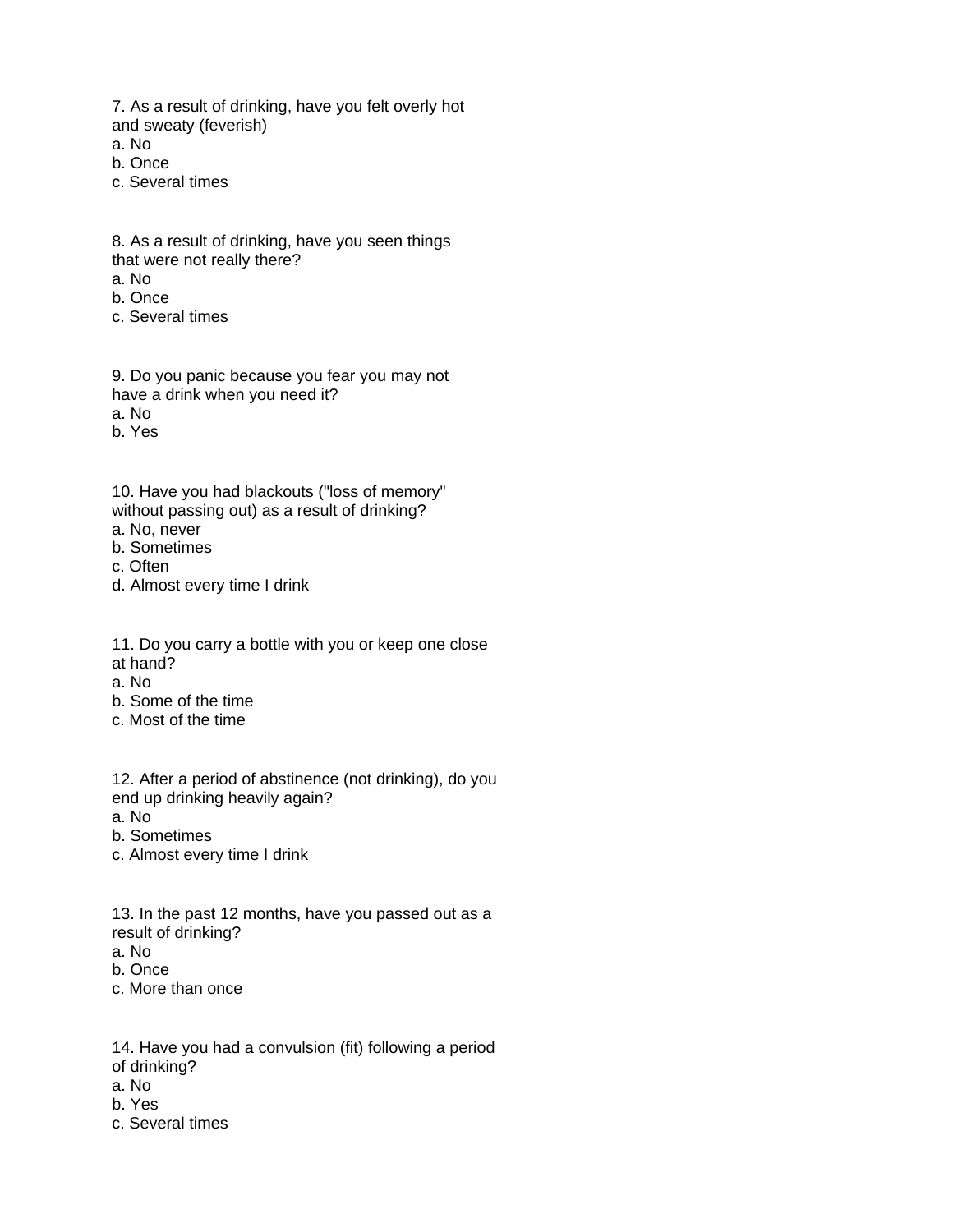15. Do you drink throughout the day? a. No

b. Yes

- 16. After drinking heavily, has your thinking been fuzzy or unclear? a. No b. Yes, but only for a few hours c. Yes, for one or two days d. Yes, for many days
- 17. As a result of drinking, have you felt your heart beating rapidly?

a. No

b. Yes

c. Several times

18. Do you almost constantly think about drinking and alcohol? a. No b. Yes

19. As a result of drinking, have you heard "things" that were not really there? a. No

b. Yes

c. Several times

20. Have you had weird and frightening sensations when drinking?

a. No

b. Once or twice

c. Often

21. As a result of drinking have you "felt things" crawling on you that were not really there (e.g., bugs, spiders)?

a. No

b. Yes

c. Several times